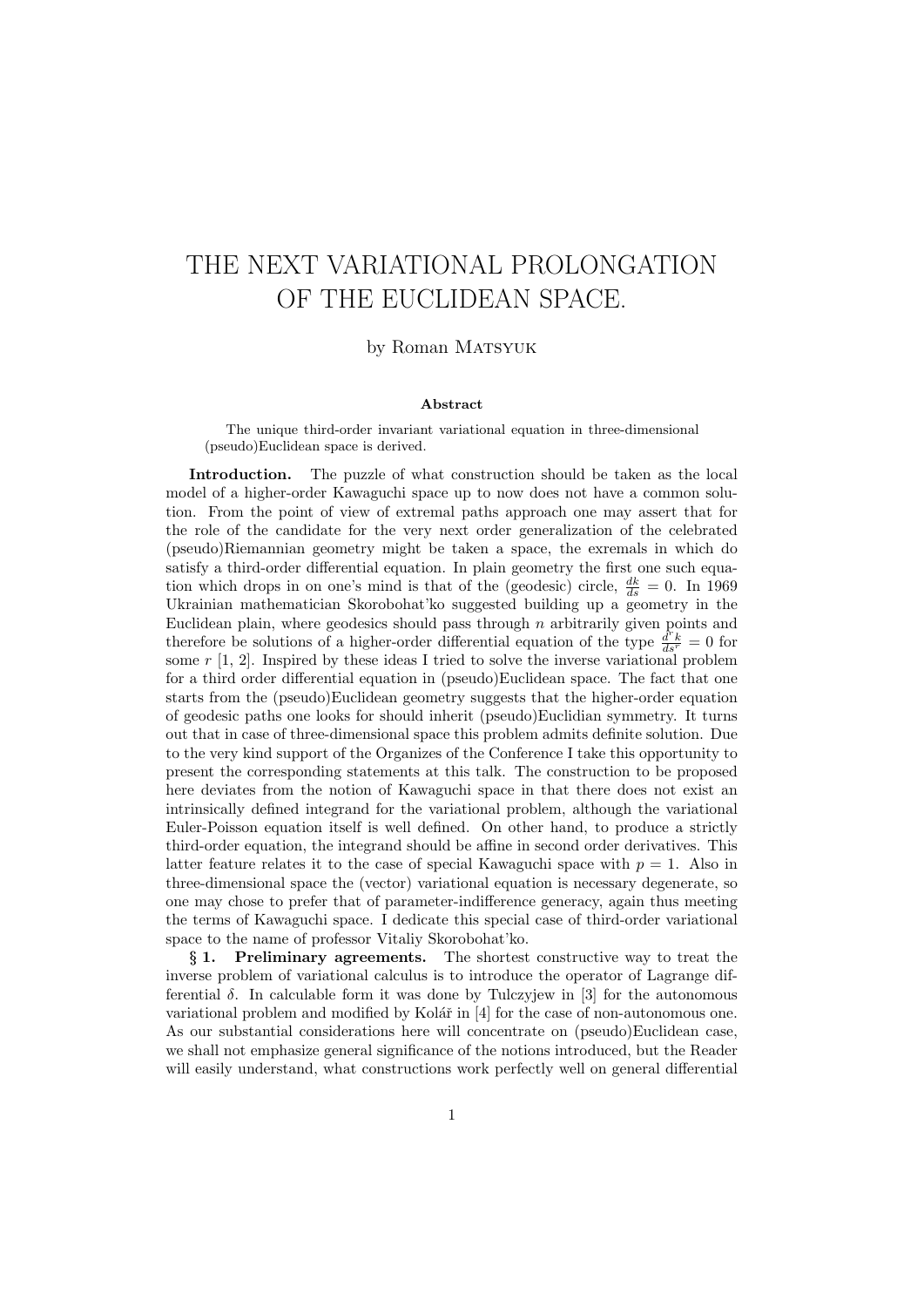manifolds. Let, therefore an  $n + 1$ -dimensional manifold M be parameterized by local coordinates  $t \equiv x^0, x^i, i \in \overline{1,n}$  and consider the space of r-th order velocities  $T^{r}M = J^{r}(\mathbb{R}, M)(0)$ , those being r-th order jets with source zero from  $\mathbb{R}$  to M. Let  $x^{\alpha}, u^{\alpha}, \dot{u}^{\alpha}, \ldots u_{r-1}^{\alpha}, \alpha \in \overline{0,n}$ , be local coordinates in  $T^{r}M$ . Germs of one-dimensional submanifolds in M give rise to another space—that of one-dimensional contact elements in  $M$ , denoted by  $C<sup>r</sup>(M, 1)$ . This latter space locally is parameterized by coordinates  $t, x^i, v^i, v'^i, \ldots v^i_{r-1}$ . From time to time notations  $u^{\alpha}_{-1}$  and  $v^i_{-1}$  will be used instead of  $x^{\alpha}$  and  $x^{i}$  respectively. The projection

$$
\wp : \tilde{T}^r M \to C^r(M, 1) \tag{1}
$$

from non-zero velocities space  $\tilde{T}^rM$  to the space of contact elements is that of quotient projection under the right action of the reparametrization group  $GL^{r}(\mathbb{R})$  on the space  $T^{r}M$ . In the third order this projection is given by the expressions

$$
v^{i} = \frac{u^{i}}{u^{0}}
$$

$$
v'^{i} = \frac{\dot{u}^{i}}{(u^{0})^{2}} - \frac{\dot{u}^{0}}{(u^{0})^{3}}u^{i}
$$

$$
v''^{i} = \frac{\ddot{u}^{i}}{(u^{0})^{3}} - 3\frac{\dot{u}^{0}}{(u^{0})^{4}}\dot{u}^{i} + 3\frac{(\dot{u}^{0})^{2}}{(u^{0})^{5}}u^{i} - \frac{\ddot{u}^{0}}{(u^{0})^{4}}u^{i}.
$$
(2)

The generalization of these formulae to arbitrary order of jets may be found in [6]. It can be deduced from general transformation rules for higher order derivatives as presented, for instance, in [5]. The contact elements manifold  $C<sup>r</sup>(M, 1)$  locally is built as the jet bundle  $J^r(\mathbb{R}, \mathbb{R}^n)$ . Any local Lagrange density on  $C^r(M, 1)$  is therefore best represented by a semi-basic differential one-form

$$
\Lambda = L(t, x^i, v^i, \dots v^i_{k-1})dt.
$$
\n
$$
(3)
$$

The corresponding local Euler-Poisson equations,

$$
\mathsf{E}_{i}(t, x^{i}, v^{i}, \dots v^{i}_{r-1}) = 0 \tag{4}
$$

naturally fit in with the conception of a vector differential one-form

$$
e = \mathsf{E}_i dx^i \otimes dt \,. \tag{5}
$$

On the space  $T^{k}M$  one may pose an autonomous variational problem by introducing a Lagrange function  $\mathcal{L}(x^{\alpha}, u^{\alpha}, \dots u_{k-1}^{\alpha})$ , the corresponding Euler-Poisson equations of which,

$$
\mathcal{E}_{\alpha}(x^{\alpha}, u^{\alpha}, \dots u_{r-1}^{\alpha})
$$
\n<sup>(6)</sup>

fall into the shape of globally well defined differential form

$$
\varepsilon = \mathcal{E}_{\alpha} dx^{\alpha} \,. \tag{7}
$$

The following assertion is true: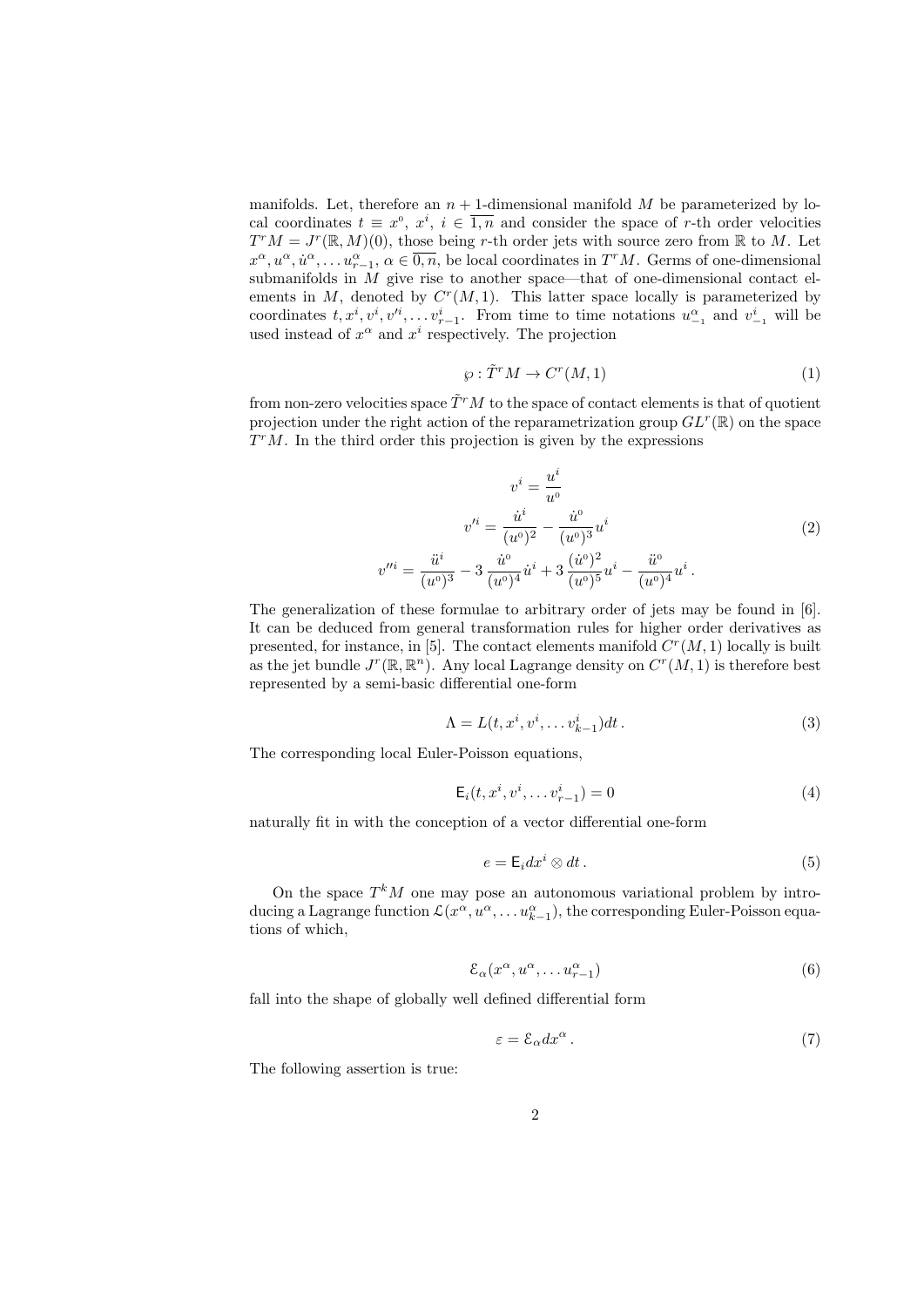Proposition 1 The differential forms e from (5) and

$$
\varepsilon = -u^i \mathsf{E}_i dx^0 + u^0 \mathsf{E}_i dx^i \tag{8}
$$

both satisfy variational criterion simultaneously, if either does. The corresponding local Lagrangians are related by the formula

$$
\mathcal{L} = u^0 L \,. \tag{9}
$$

In addition, one observes that the function (9) satisfies the Zermelo conditions, and each such  $\mathcal L$  passes to quotient along the projection (1). A few words on variational criteria deserve saying then.

§ 2. Variational criterion. One reason for casting the system of Euler-Poisson equations in the shape of exterior differential forms is that in the algebra of differential forms the operator  $\delta$  called Lagrange differential may be introduced. It satisfies  $\delta^2 = 0$ , due to what the criterion of the existence of a local Lagrange function for, say, the system of equations (4) is expressed as  $\delta e = 0$  for e in (5).

Consider the graded algebra of differential forms on the space  $J^r(\mathbb{R}, Q) \approx \mathbb{R} \times T^r Q$ of jets from  $\mathbb R$  to arbitrary manifold Q. Let us recall that an operator D is called a derivation of degree q if for any differential form  $\varpi$  of degree p and any other differential form  $\omega$  the differential form  $D\varpi$  is of degree  $p + q$  and the Leibniz rule  $D(\varpi\wedge\omega) = D\varpi\wedge\omega + (-1)^{pq}\varpi\wedge D\omega$  holds. Let us recall some familiar operators acting on forms. The operator of vertical differential  $d_v$  is first defined on the ring of functions as  $d_v f = \sum_i \frac{\partial f}{\partial x^i} dx^i + \sum_{s=0}^{r-1} \sum_i \frac{\partial f}{\partial v_s^i} dv_s^i$ ,  $\{x^i\} \in Q$ , and then extended as a derivation of degree 1 by means of the coboundary property  $d_v^2 = 0$ . The total derivative  $D_t$  is also first defined on the ring of functions as  $D_t f = \frac{\partial f}{\partial t} + \sum_i v^i \frac{\partial f}{\partial x^i} + \sum_{s=0}^{r-1} \sum_i v^i_{s+1} \frac{\partial f}{\partial v^i_s}$ , and then extended as a derivative of degree zero by means of the commutation relation  $D_t d_v = d_v D_t$ . Following Tulczyjew, we need one more derivation of degree zero, denoted here by  $\iota$ , and defined by its action on functions and forms as  $\iota f = 0$ ,  $\iota dx^i = 0$ ,  $\iota dv^i_s = (s+1)dv^i_{s-1}, s \in \overline{0, r-1}$ . Let us denote by  $\iota^0$  the operator of evaluating the degree of a differential form and by  $D^s$  the iterated D. The Lagrange  $\delta$  is first introduced by its action in the algebra of differential forms on  $T^rQ$ , eventually with coefficients depending on the time  $t \in \mathbb{R}$ ,

$$
\delta = \sum_{s=0}^r \frac{(-1)^s}{s!} D^s_t \iota^s d_v \,,
$$

and afterwards trivially extended to the graded module of semi-basic with respect to R differential forms on  $J^r(\mathbb{R}, Q)$  (actually one-forms) with coefficients in the bundle of graded algebras  $\wedge T^*(T^rQ) \to T^rQ$  by means of the prescriptions:

$$
\delta(\omega \otimes dt) = \delta(\omega) \otimes dt.
$$

The property  $\delta^2 = 0$  holds. One may apply either the notion of the (above defined time-extended) Lagrange differential to forms on the jet space  $J^r(\mathbb{R}, \mathbb{R}^n)$ , setting  $Q = \mathbb{R}^n$ , or the notion of the "truncated" time-independent Lagrange differential to the forms both on the manifold  $T^rM$  as well as on the manifold  $T^r(\mathbb{R} \times \mathbb{R}^n)$  setting  $Q = M$  and  $Q = \mathbb{R} \times \mathbb{R}^n$  respectively. Thus locally the notion of the Lagrange differential is applicable to both sides of the projection (1), whereas globally it is well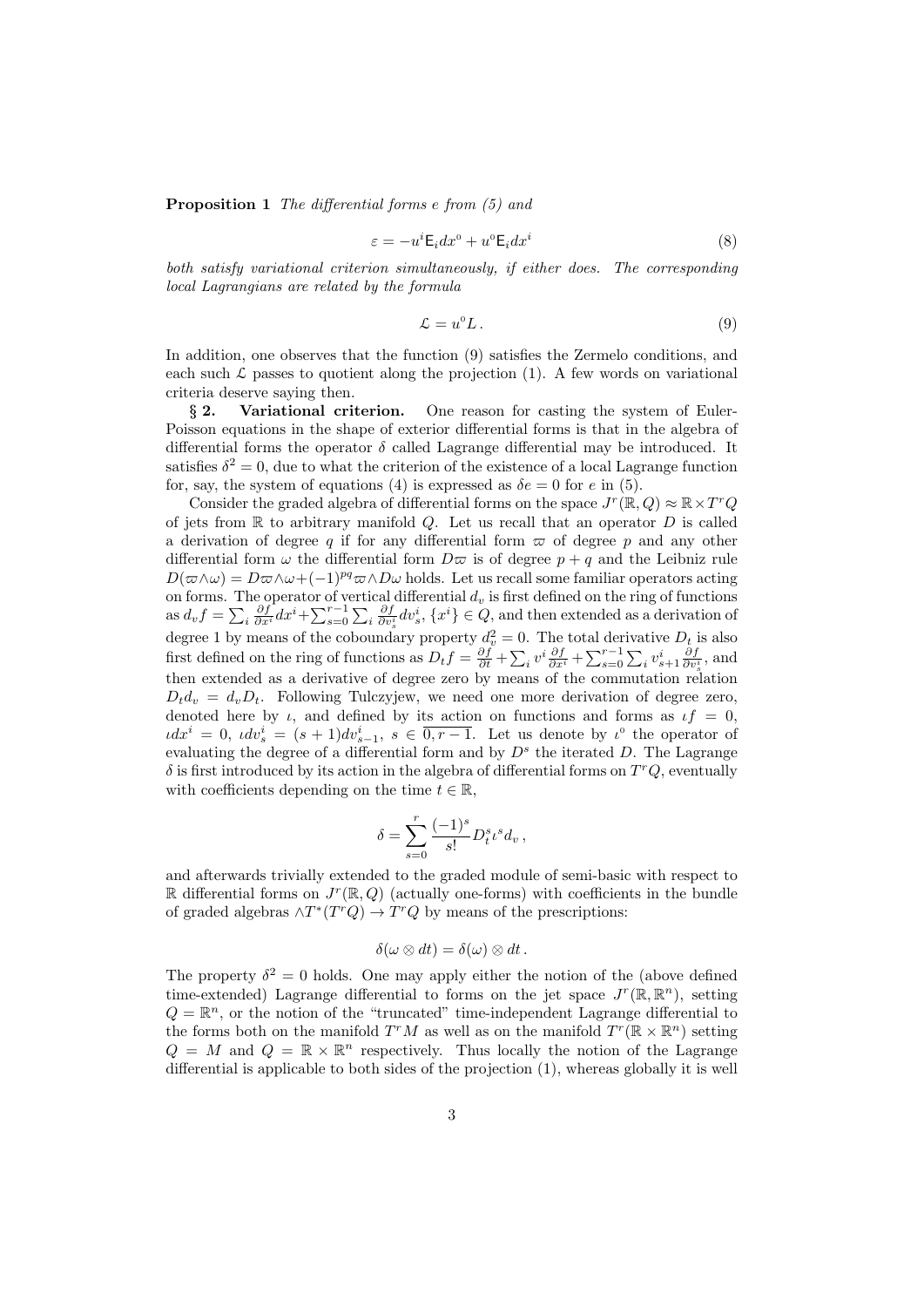defined on the left hand side solely. In each case the differential forms (5) and (7) that represent the Euler-Poisson equations are in fact semi-basic also with respect to Q. In terms of the operators introduced above this means that  $\iota e$  and  $\iota \varepsilon$  both are zero.

**Proposition 2** Considering formulae (3), (5), (8) and (9), if  $e = \delta \Lambda$ , then  $\varepsilon = \delta \mathcal{L}$ . The variational criterion for (5) consists in  $\delta e = 0$  and is equal to  $\delta \varepsilon = 0$ .

The criterion  $\delta e = 0$  now can be expressed in coordinates. After some permutations of indices and some interchanges in the order of sequential sums one gets in a way similar to that of [7]

$$
\delta e = \sum_{s=0}^r \left( \frac{\partial \mathsf{E}_i}{\partial v_{s-1}^j} - \sum_{k=s}^r (-1)^k \frac{k!}{(k-s)!s!} D_t^{k-s} \frac{\partial \mathsf{E}_j}{\partial v_{k-1}^i} \right) dv_{s-1}^j \wedge dx^i,
$$

from where the following system of partial differential equations follows:

$$
\frac{\partial \mathsf{E}_i}{\partial x^j} - \frac{\partial \mathsf{E}_j}{\partial x^i} + \sum_{k=0}^r (-1)^k D_t^k \left( \frac{\partial \mathsf{E}_i}{\partial v_{k-1}^j} - \frac{\partial \mathsf{E}_j}{\partial v_{k-1}^i} \right) = 0 ;\tag{10a}
$$

$$
\frac{\partial \mathsf{E}_i}{\partial v_{s-1}^j} - \sum_{k=s}^r (-1)^k \frac{k!}{(k-s)!s!} D_t^{k-s} \frac{\partial \mathsf{E}_j}{\partial v_{k-1}^i} = 0 \qquad 1 \leq s \leq r. \tag{10b}
$$

The above system of equation is equivalent to the following one (obtained from (10b) by extending the range of s to include  $s = 0$ :

$$
\frac{\partial \mathsf{E}_i}{\partial v_{s-1}^j} - \sum_{k=s}^r (-1)^k \frac{k!}{(k-s)!s!} D_t^{k-s} \frac{\partial \mathsf{E}_j}{\partial v_{k-1}^i} = 0 \qquad 0 \le s \le r. \qquad (11)
$$

*Proof.* The antisymmetrization of (11) at  $s = 0$  produces the equation (10a). On the contrary, in equation (10a) separate the summand with  $k = 0$ :

$$
2\frac{\partial \mathsf{E}_i}{\partial x^j} - 2\frac{\partial \mathsf{E}_j}{\partial x^i} + \sum_{k=1}^r (-1)^k D_t^k \frac{\partial \mathsf{E}_i}{\partial v_{k-1}^j} - \sum_{k=1}^r (-1)^k D_t^k \frac{\partial \mathsf{E}_j}{\partial v_{k-1}^i} = 0.
$$
 (12)

Under the first sum sign substitute  $\frac{\partial \mathsf{E}_i}{\partial \mathsf{E}_i}$  $\partial v_{k-1}^j$ from equation (10b):

$$
\sum_{k=1}^r (-1)^k D_t^k \frac{\partial \mathsf{E}_i}{\partial v_{k-1}^j} = \sum_{k=1}^r (-1)^k D_t^k \sum_{s=k}^r (-1)^s \frac{s!}{(s-k)! k!} D_t^{s-k} \frac{\partial \mathsf{E}_j}{\partial v_{s-1}^i} \, .
$$

Interchange the summation order:  $\sum_{k=1}^{r} \sum_{s=k}^{r} = \sum_{\substack{s,k=1 \ s \geq k}}^{r} = \sum_{s=1}^{r} \sum_{k=1}^{s}$ . Calculate the sum over  $k$ :

$$
\sum_{k=1}^{s} (-1)^k \frac{s!}{(s-k)!k!} = \sum_{k=0}^{s} (-1)^k {s \choose k} - {s \choose 0} = 0 - 1 = -1.
$$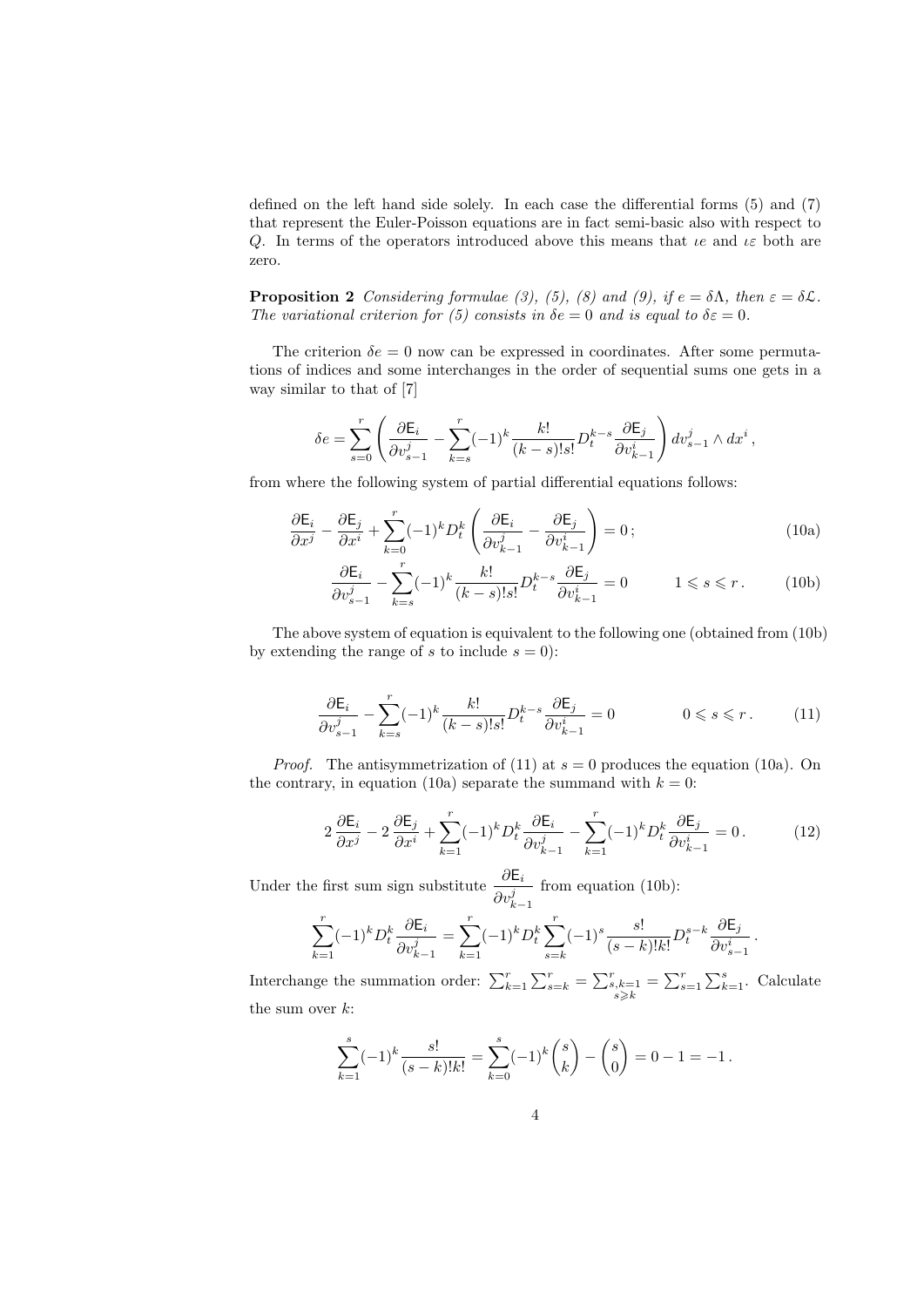Ultimately equation (10a) becomes

$$
2\frac{\partial \mathsf{E}_i}{\partial x^j} - 2\frac{\partial \mathsf{E}_j}{\partial x^i} - \sum_{k=1}^r (-1)^k D_t^k \frac{\partial \mathsf{E}_j}{\partial v_{k-1}^i} - \sum_{k=1}^r (-1)^k D_t^k \frac{\partial \mathsf{E}_j}{\partial v_{k-1}^i} = 0,
$$

which coincides with doubled equation (11) at  $s = 0$ . The criterion (11) has been obtained by different authors. The Reader may consult the book [8] by Olga Krupkov´a for a recent review.

Let us focus on third order variational equations. It is obvious that the Euler-Poisson expressions are of affine type in the highest derivatives. We utilize some familiar vector notations: the lower dot symbol will denote the contraction between a row-array and the subsequent column-array and sometimes also will stand for the matrix multiplication between a matrix and the subsequent column-array. From the system of partial differential equations (11) it is possible to deduce that the most general form of the Euler-Poisson equation of the third order reads:

$$
\mathbf{A} \cdot \mathbf{v}'' + (\mathbf{v}' \cdot \partial_{\mathbf{v}}) \mathbf{A} \cdot \mathbf{v}' + \mathbf{B} \cdot \mathbf{v}' + \mathbf{c} = \mathbf{0}, \qquad (13)
$$

where the skew-symmetric matrix  $\mathbf{A}$ , the symmetric matrix  $\mathbf{B}$ , and a column  $\mathbf{c}$  all depend on  $t, x^i$ , and  $v^i$  and satisfy the following system of partial differential equations:

$$
\partial_{v}[i\mathsf{A}_{jl}] = 0\tag{14a}
$$

$$
2\,\mathsf{B}_{[ij]} - 3\,\mathsf{D}_{1}\mathsf{A}_{ij} = 0\tag{14b}
$$

$$
2\,\partial_{\nu}[i\mathsf{B}_{j]l} - 4\,\partial_{x}[i\mathsf{A}_{j]l} + \partial_{x}l\,\mathsf{A}_{ij} + 2\,\mathbf{D}_{1}\partial_{\nu}l\,\mathsf{A}_{ij} = 0\tag{14c}
$$

$$
\partial_{v}(i\mathbf{c}_{j}) - \mathbf{D}_{1}\mathbf{B}_{(ij)} = 0 \tag{14d}
$$

$$
2\,\partial_{v^l}\partial_{v^{[i}}c_{j]} - 4\,\partial_{x^{[i}}B_{j]l} + \mathbf{D}_1^{\ 2}\,\partial_{v^l}A_{ij} + 6\,\mathbf{D}_1\partial_{x^{[i}}A_{jl]} = 0\tag{14e}
$$

$$
4\,\partial_{x}[i\mathbf{c}_{j}] - 2\,\mathbf{D}_{1}\,\partial_{v}[i\mathbf{c}_{j}] - \mathbf{D}_{1}{}^{3}\,\mathbf{A}_{ij} = 0. \tag{14f}
$$

Here the differential operator  $D_1$  is the lowest order truncated operator of total derivative  $D_t$ ,

$$
\mathbf{D}_{\mathbf{1}}=\partial_{t}+\mathbf{v}\cdot\partial_{\mathbf{x}}.
$$

Alongside with the differential form (5) it is convenient to introduce the so-called Lepagian equivalent to it, whose coefficients do not depend on third-order derivatives:

$$
\epsilon = A_{ij} dx^{i} \otimes dv'^{j} + k_{i} dx^{i} \otimes dt, \text{ where}
$$

$$
\mathbf{k} = (\mathbf{v}'.\,\partial_{\mathbf{v}}) \mathbf{A} \cdot \mathbf{v}' + \mathbf{B} \cdot \mathbf{v}' + \mathbf{c}.
$$
 (15)

This vector-valued differential one-form (taking values in  $T^*\mathbb{R}^n$ ) may be thought of as an interpretation of the Lepagian form, alternative to that considered in [8].

Since we are interested in holonomic local curves in  $C^3(M,1)$ , it is a common point that the vector-valued differential one-forms (15) and (5) are treated as equal with respect to the contact module on  $J^3(\mathbb{R}, \mathbb{R}^n)$ :

$$
\epsilon - e = \mathsf{A}_{ij} dx^i \otimes \theta_{\mathbf{3}}^j ,
$$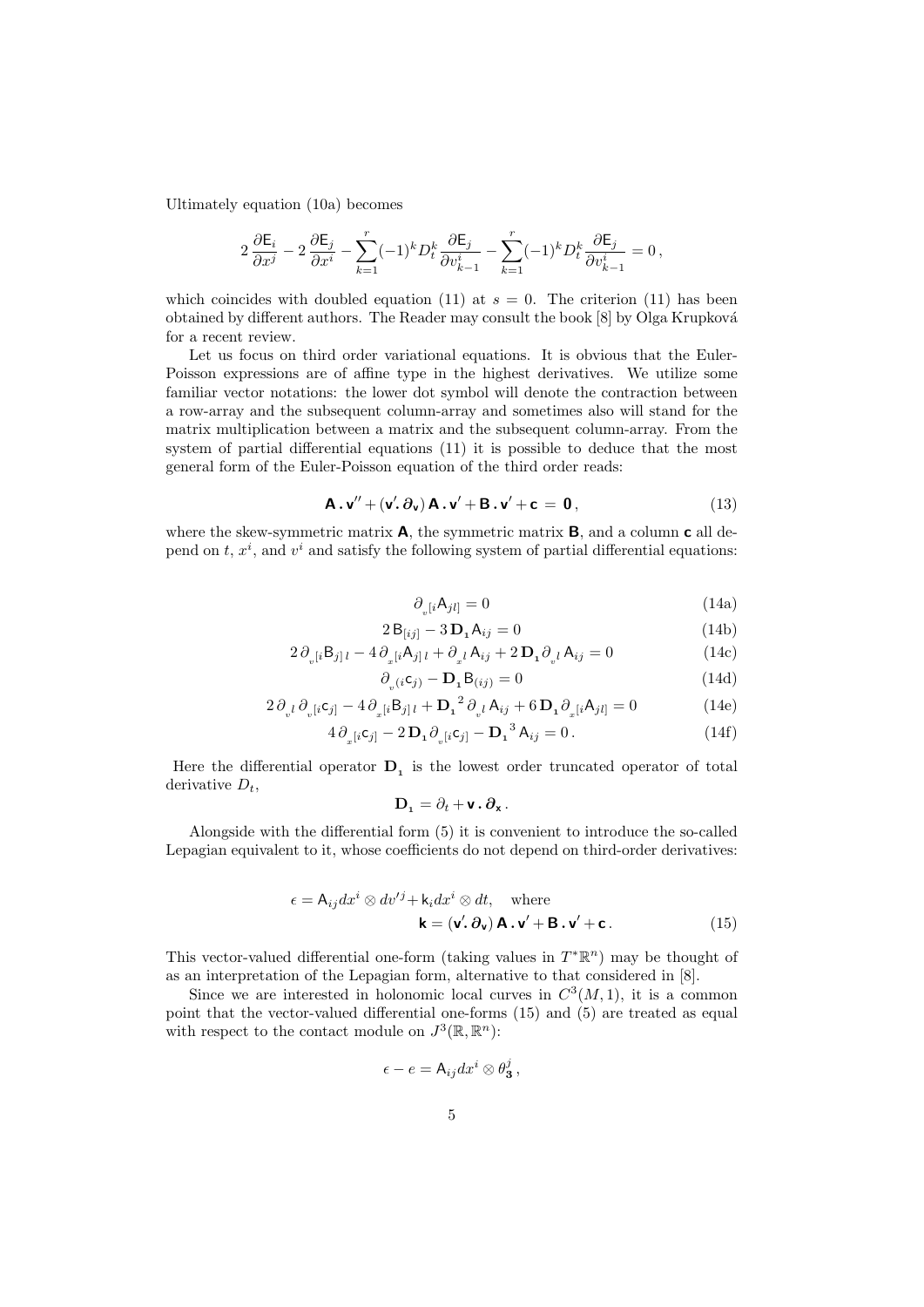where the vector-valued contact one-forms

$$
\theta_1 = d\mathbf{x} - \mathbf{v}dt, \quad \theta_2 = d\mathbf{v} - \mathbf{v}'dt, \quad \theta_3 = d\mathbf{v}' - \mathbf{v}''dt
$$
 (16)

generate the contact module on  $J^3(\mathbb{R}, \mathbb{R}^n)$ .

§ 3. Euclidean symmetry. Since we simultaneously consider both the true Euclidean and the pseudo-Euclidean cases, let us fix some notations. By  $\eta$  the sign  $+$  or  $-$  of the component  $g_{00}$  of the canonical diagonal metric tensor will be denoted. Centered dot will mean scalar product between matrices which represent tensors or between arrays which represent vectors—with respect to the (pseudo)Euclidean canonical metric tensor. Thus the scalar product is merely the contraction that involves the metric tensor. The infinitesimal generator  $X$  of the (pseudo)Euclidean transformation in three-dimensional space may be parametrized by means of a skew-symmetric matrix  $\Omega$  and some vector  $\pi$ :

$$
X = -(\pi \cdot \mathbf{x}) \partial_t + \eta t \pi \cdot \partial_{\mathbf{x}} + \Omega \cdot (\mathbf{x} \wedge \partial_{\mathbf{x}})
$$
  
+  $\eta \pi \cdot \partial_{\mathbf{v}} + (\pi \cdot \mathbf{v}) \mathbf{v} \cdot \partial_{\mathbf{v}} + \Omega \cdot (\mathbf{v} \wedge \partial_{\mathbf{v}})$   
+  $2 (\pi \cdot \mathbf{v}) \mathbf{v}' \cdot \partial_{\mathbf{v}'} + (\pi \cdot \mathbf{v}') \mathbf{v} \cdot \partial_{\mathbf{v}'} + \Omega \cdot (\mathbf{v}' \wedge \partial_{\mathbf{v}'})$ .

It is possible to cast the idea of the symmetry of the equation (13) into the framework of exterior differential system invariance concept. The system to handle is generated by the vector-valued Phaff form  $\epsilon$  from (15) and the contact vector-valued differential forms  $\theta_1$  and  $\theta_2$  from (16). Let  $X(\epsilon)$  denote the Lie derivative of the vector-valued differential form  $\epsilon$  along the vector field X. The invariance condition consists in that there may be found some matrices  $\Phi$ ,  $\Xi$ , and  $\Pi$  depending on **v** and  $\mathbf{v}'$  such that

$$
X(\epsilon) = \Phi \cdot \epsilon + \Xi \cdot (d\mathbf{x} - \mathbf{v}dt) + \Pi \cdot (d\mathbf{v} - \mathbf{v}'dt). \tag{17}
$$

We also assert that **A** and **k** in (15) do not depend neither on t nor on **x**.

The identity (17) splits into more identities, obtained by evaluating the coefficients of the differentials  $dt$ ,  $d\mathbf{x}$ ,  $d\mathbf{v}$ , and  $d\mathbf{v}'$  independently:

$$
(\boldsymbol{\pi} \cdot \partial_{\mathbf{v}} + (\boldsymbol{\pi} \cdot \mathbf{v}) \mathbf{v} \cdot \partial_{\mathbf{v}} + \boldsymbol{\Omega} \cdot (\mathbf{v} \wedge \partial_{\mathbf{v}})) \mathbf{A} + 2 (\boldsymbol{\pi} \cdot \mathbf{v}) \mathbf{A} + (\mathbf{A} \mathbf{v}) \otimes \boldsymbol{\pi} - \mathbf{A} \boldsymbol{\Omega} = \boldsymbol{\Phi} \mathbf{A};
$$
 (18)

$$
2\left(\mathbf{A}\mathbf{v}'\right)\otimes\boldsymbol{\pi}+\left(\boldsymbol{\pi}\cdot\mathbf{v}'\right)\mathbf{A}=\boldsymbol{\Pi};\tag{19}
$$

$$
-\mathbf{k} \otimes \boldsymbol{\pi} = \boldsymbol{\Xi} ; \tag{20}
$$

$$
X(\mathbf{k}) = \Phi \mathbf{k} - \Xi \mathbf{v} - \Pi \mathbf{v}'.
$$
 (21)

In the above the '⊗' symbol means the tensor (sometimes named as 'direct') product of matrices; the associative matrix multiplication is represented by joint writing.

A skew-symmetric two-by-two matrix always has the inverse, so the 'Lagrange multipliers'  $\Phi$ ,  $\Xi$ , and  $\Pi$  may explicitly be defined from the equations (18–20) and then substituted into (21). Subsequently, the equation (21) splits into the following identities by the powers of the variable **v**' and by the parameters  $\Omega$  and  $\pi$  (take notice of the derivative matrix  $\mathbf{A}' = (\mathbf{v}', \partial_{\mathbf{v}}) \mathbf{A}$ ; also the vertical arrow sign points to the very last factor to which the aforegoing differential operator still applies):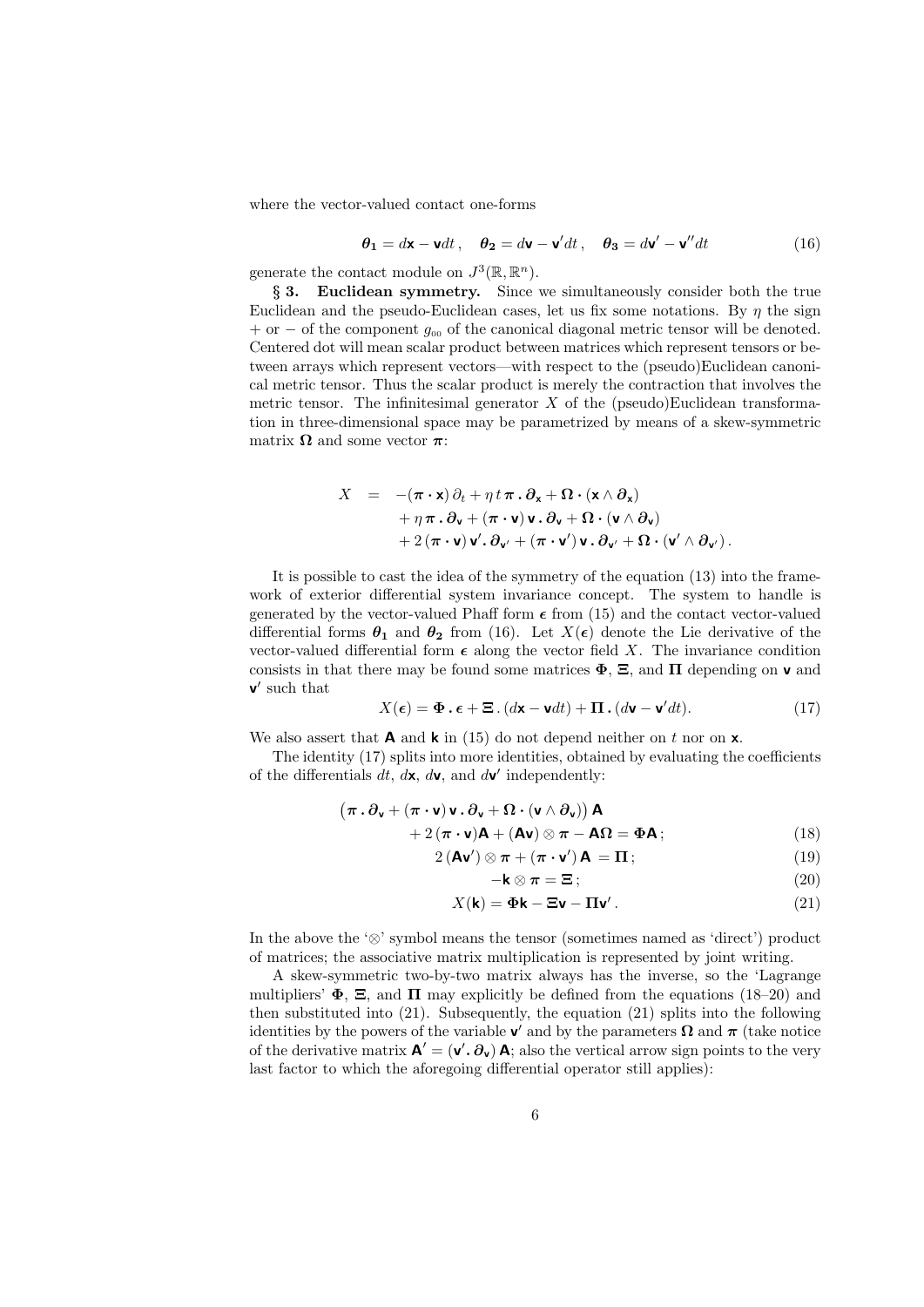$$
\left(\mathbf{\Omega} \cdot (\mathbf{v} \wedge \partial_{\mathbf{v}})\right) \mathbf{A}' \mathbf{v}' + \left(\mathbf{\Omega} \cdot (\mathbf{v}' \wedge \partial_{\mathbf{v}})\right) \mathbf{A} \mathbf{v}' - (\mathbf{v}'.\partial_{\mathbf{v}}) \mathbf{A} \mathbf{\Omega} \mathbf{v}'
$$

$$
= \left(\mathbf{\Omega} \cdot (\mathbf{v} \wedge \partial_{\mathbf{v}})\right) \mathbf{A} \mathbf{A}^{-1} \mathbf{A}' \mathbf{v}' - \mathbf{A} \mathbf{\Omega} \mathbf{A}^{-1} \mathbf{A}' \mathbf{v}'; \tag{22}
$$

$$
\left(\mathbf{\Omega} \cdot (\mathbf{v} \wedge \partial_{\mathbf{v}})\right) \mathbf{B} - \mathbf{B} \mathbf{\Omega} = \left(\mathbf{\Omega} \cdot (\mathbf{v} \wedge \partial_{\mathbf{v}})\right) \mathring{\mathbf{A}} \mathbf{A}^{-1} \mathbf{B} - \mathbf{A} \mathbf{\Omega} \mathbf{A}^{-1} \mathbf{B};\tag{23}
$$

$$
\left(\mathbf{\Omega}\cdot(\mathbf{v}\wedge\partial_{\mathbf{v}})\right)\mathbf{c}=\left(\mathbf{\Omega}\cdot(\mathbf{v}\wedge\partial_{\mathbf{v}})\right)\mathbf{\dot{A}}\mathbf{A}^{-1}\mathbf{c}-\mathbf{A}\Omega\mathbf{A}^{-1}\mathbf{c};
$$
\n(24)

$$
(\pi \cdot \partial_v + (\pi \cdot v) v \cdot \partial_v) A'v' + (\pi \cdot v) A'v' + (\pi \cdot v') (v \cdot \partial_v) Av' + (\pi \cdot v') A'v
$$
  
= (\pi \cdot \partial\_v + (\pi \cdot v) v \cdot \partial\_v) A A^{-1}A'v' + (\pi A^{-1}A'v') Av - 3 (\pi \cdot v') Av'; (25)

$$
(\pi \cdot \partial_{\mathbf{v}} + (\pi \cdot \mathbf{v}) \mathbf{v} \cdot \partial_{\mathbf{v}}) \mathbf{B} + (\mathbf{B}\mathbf{v}) \otimes \pi
$$
  
=  $(\pi \cdot \partial_{\mathbf{v}} + (\pi \cdot \mathbf{v}) \mathbf{v} \cdot \partial_{\mathbf{v}}) \mathbf{A} \mathbf{A}^{-1} \mathbf{B} + (\mathbf{A}\mathbf{v}) \otimes \pi \mathbf{A}^{-1} \mathbf{B} + (\pi \cdot \mathbf{v}) \mathbf{B};$  (26)

$$
(\pi \cdot \partial_{\mathbf{v}} + (\pi \cdot \mathbf{v}) \mathbf{v} \cdot \partial_{\mathbf{v}}) \mathbf{c}
$$
  
= (\pi \cdot \partial\_{\mathbf{v}} + (\pi \cdot \mathbf{v}) \mathbf{v} \cdot \partial\_{\mathbf{v}}) \mathbf{A} \mathbf{A}^{-1} \mathbf{c} + 3 (\pi \cdot \mathbf{v}) \mathbf{c} + (\pi \mathbf{A}^{-1} \mathbf{c}) \mathbf{A} \mathbf{v} . (27)

Straightforward but cumbersome routine calculations accompanying the simultaneous solving of the partial differential equations (22) and (25) with respect to the unknown function  $\mathsf{A}_{12}$  produce the unique output of

$$
A_{12} = \frac{\text{const}}{(1 + v_1 v^1 + v_2 v^2)^{3/2}}.
$$

We remind that the system of the equations  $\{(22)-(27)\}\)$  and the system (14) must be solved simultaneously. Thus, the equation (14a) becomes trivial now.

Under the assumption of  $\bf{B}$  being a symmetric matrix (see (14b)), the solution of the equations  $\{(23), (26)\}\;$  is:

$$
\mathsf{B}_{ij} = \text{const} \cdot (1 + \mathsf{v} \cdot \mathsf{v}))^{-3/2} \big( v_i v_j - (1 + \mathsf{v} \cdot \mathsf{v}) g_{ij} \big) .
$$

This automatically satisfies the equation (14c) too. In what concerns the subsystem  $\{(24), (27)\}\$ , only the trivial solution  $\mathbf{c} = \mathbf{0}$  exists.

We are ready now to formulate the summary of the above development in terms of a proposition:

Proposition 3 The invariant parameter-indifferent Euler-Poisson equation in threedimensional (pseudo)Euclidean space is:

$$
-\frac{\mathbf{v}\mathbf{v}''}{(1+\mathbf{v}\cdot\mathbf{v})^{3/2}}+3\,\frac{\mathbf{v}\mathbf{v}'}{(1+\mathbf{v}\cdot\mathbf{v})^{5/2}}\left(\mathbf{v}\cdot\mathbf{v}'\right)+\frac{\mu}{(1+\mathbf{v}\cdot\mathbf{v})^{3/2}}\left((1+\mathbf{v}\cdot\mathbf{v})\mathbf{v}'-(\mathbf{v}'\cdot\mathbf{v})\mathbf{v}\right)=\mathbf{0}.
$$
\n(28)

The arbitrary constant  $\mu$  serves to parameterize the set of all the variational equations (28). The definition of the 'star operator' is common. Thus,  $*1 = e_{(1)} \wedge e_{(2)}$ , whereas  $*(\mathbf{e}_{(1)} \wedge \mathbf{e}_{(2)}) = 1$  if the (pseudo)orthonormal frame  ${\{\mathbf{e}_{(1)}, \mathbf{e}_{(2)}\}}$  carries the positive orientation; also  $(*\mathbf{w})_i = \varepsilon_{ji} w^j$  for a two-dimensional vector  $\mathbf{w}$ .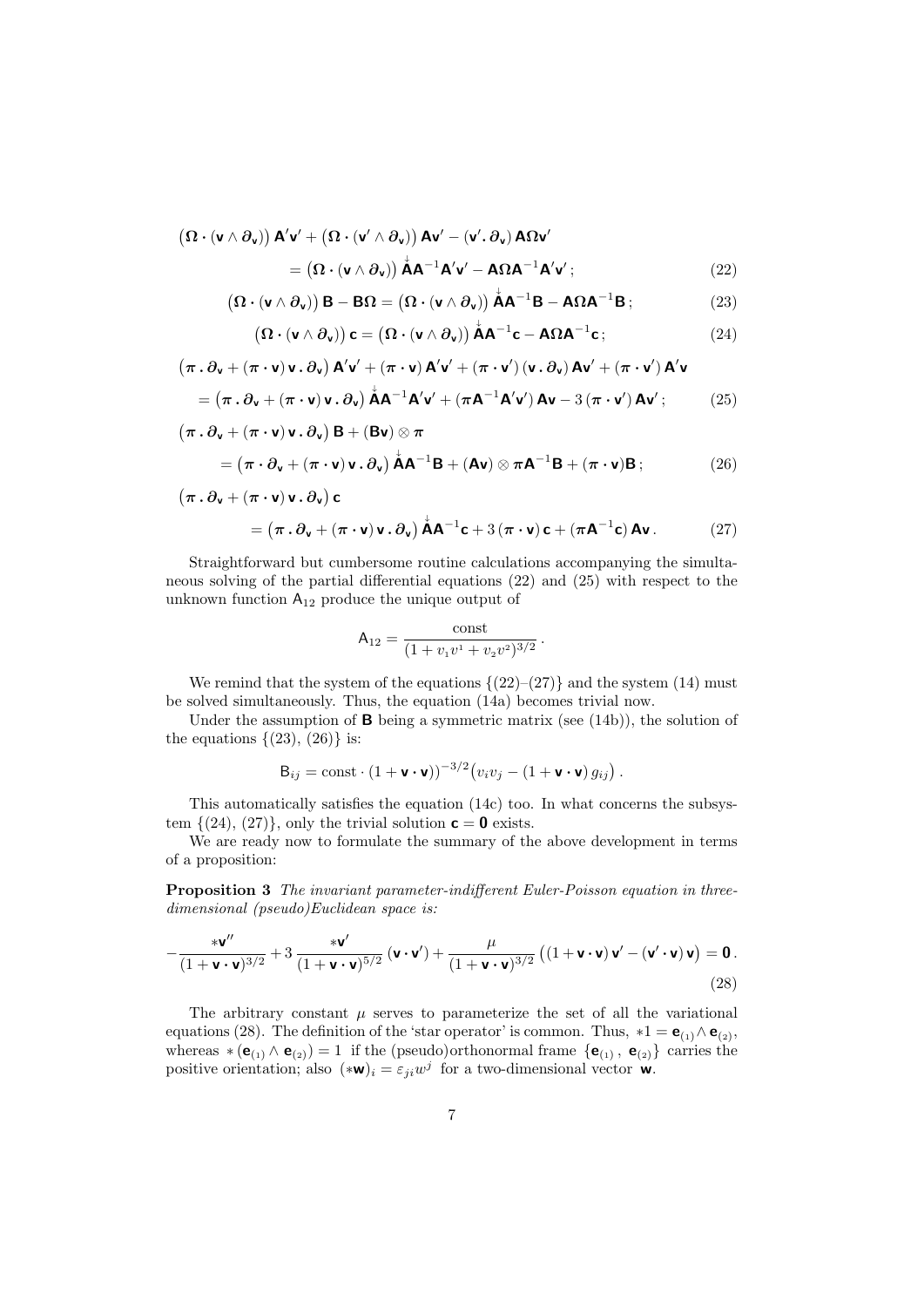I know two different  $(j = 1, 2)$  Lagrange functions which produce the equation (28),

$$
L_{(j)} = \frac{\ast(\mathbf{v}' \wedge \mathbf{e}_{(j)})}{(1 + \mathbf{v} \cdot \mathbf{v})^{1/2} (1 + g_{jj} \|\mathbf{v} \wedge \mathbf{e}_{(j)}\|^2)} v^j - \mu (1 + \mathbf{v} \cdot \mathbf{v})^{1/2}.
$$
 (29)

These differ by the total time derivative:

$$
L_{(2)} - L_{(1)} = \frac{d}{dt} \arctan \frac{v^1 v^2}{\sqrt{1 + v_j v^j}}.
$$

Remark 1. Equation (28) describes helices with second curvature equal to  $\|\mu\|$ . Remark 2. The point symmetries of the equation  $(28)$  are exhausted by (pseudo)Euclidean transformations if  $\mu \neq 0$ . Otherwise they precisely consist of conformal ones [9].

Remark 3. There does not exist an invariant affine second-order Lagrange function in (pseudo)Euclidean space of dimension greater than 2 (strictly speaking, this was proved for the signature not equal 2) [10].

With the Proposition(1) in hand and applying formula (2) it is not difficult to put down the "homogeneous" counterpart (6) of equation (28). It reads:

$$
-\frac{\ddot{\boldsymbol{u}} \times \boldsymbol{u}}{\|\boldsymbol{u}\|^3} + 3\frac{\dot{\boldsymbol{u}} \times \boldsymbol{u}}{\|\boldsymbol{u}\|^5}(\dot{\boldsymbol{u}} \cdot \boldsymbol{u}) - \frac{\mu}{\|\boldsymbol{u}\|^3} [(\boldsymbol{u} \cdot \boldsymbol{u}) \dot{\boldsymbol{u}} - (\dot{\boldsymbol{u}} \cdot \boldsymbol{u}) \boldsymbol{u}] = \boldsymbol{0}.
$$
 (30)

Furthermore, by same means of (9) one may deduce a general formula for the family  $(\beta = 0, 1, 2)$  of the Lagrange functions which produce the right hand side of (30):

$$
\mathcal{L}_{(\beta)} = \frac{u^{\beta}[\dot{\boldsymbol{u}}, \boldsymbol{u}, \boldsymbol{e}_{(\beta)}]}{\|\boldsymbol{u}\| \|\boldsymbol{u} \times \boldsymbol{e}_{(\beta)}\|^2} - m \|\boldsymbol{u}\| + \dot{\boldsymbol{u}} \cdot \boldsymbol{\partial}_{\boldsymbol{u}} \phi + \boldsymbol{a} \cdot \boldsymbol{u}, \qquad (31)
$$

where an arbitrary row vector  $\boldsymbol{a}$  is constant and a function  $\phi$  depending on the variable u is subject to the constraint  $u \cdot \partial_u \phi = 0$ . Recall also the notation [,,] for the parallelepipedal product of three vectors. The vector  $e_{(\beta)}$  denotes the  $\beta$ -th component of the (pseudo)Euclidean frame. Each  $\mathcal{L}_{(\beta)}$  fits in.

The problem of finding invariant variational equations in some special cases, discussed in this talk, might have been formulated in still more recent framework of invariant variational bicomplexes (cf. for example [11]). Unfortunately, the threshold of the non-existence of invariant Lagrangian functions diminishes the effectiveness of the corresponding machinery, which from the very beginning suggests the invariance of the full bicomplex. Similar difficulties arise when one starts to apply notions developed for Kawaguchi spaces. For example, the metric 'tensor' calculated from the Lagrange function (31) does not designate any geometric object. Only quantities, built of the invariant momentum

$$
\mathcal{P} \stackrel{\text{def}}{=} \frac{\partial \mathcal{L}}{\partial \boldsymbol{u}} - \left(\frac{\partial \mathcal{L}}{\partial \dot{\boldsymbol{u}}}\right)^{\text{-}} = \frac{\dot{\boldsymbol{u}} \times \boldsymbol{u}}{\|\boldsymbol{u}\|^3} + \mu \frac{\boldsymbol{u}}{\|\boldsymbol{u}\|}
$$

would play any significant role in a generally covariant theory. Several such quantities were introduced in chapter 2 of paper [12].